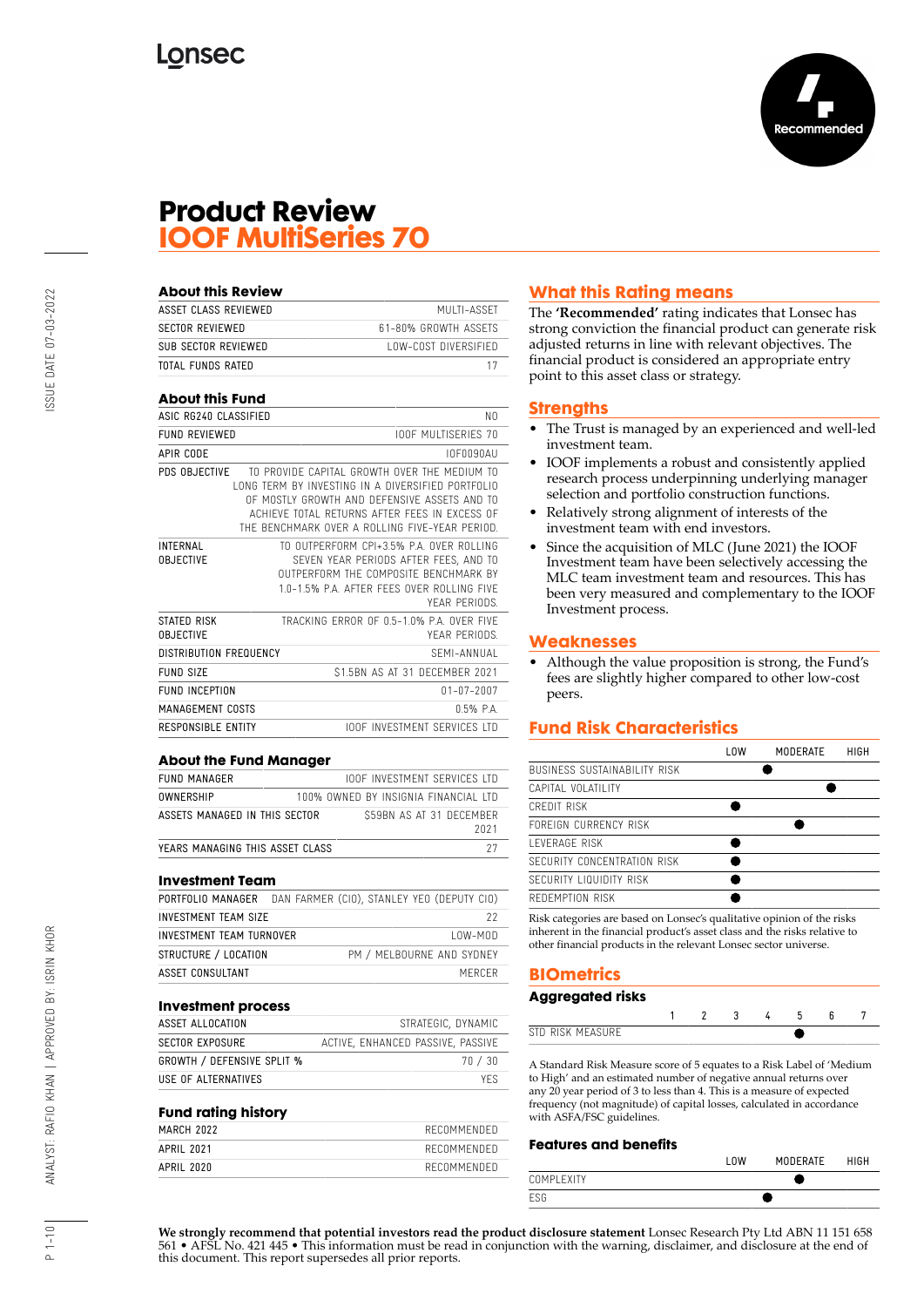# **IOOF MultiSeries 70**

#### **Fee profile**

|                      | l nw | MODERATE | HIGH |
|----------------------|------|----------|------|
| FFFS VS. UNIVERSE    |      |          |      |
| FFFS VS. ASSFT CLASS |      |          |      |
| FFFS VS. SUB-SECTOR  |      |          |      |

Fee BIOmetrics are a function of expected total fee as a percentage of expected total return.

## **What is this Fund?**

- The IOOF MultiSeries 70 ('the Trust') is a 70%/30% growth / defensive Multi-Manager Trust that has exposure to a broad range of asset classes (including equities, fixed interest, property and alternatives) and employs specialist investment managers to implement active and passive strategies. The Trust aims to outperform CPI+3.5% p.a. over seven years after fees, and to outperform the composite benchmark by 1.0-1.5% over rolling five year period (after fees).
- The Trust is managed by IOOF Investment Services Ltd ('IOOF' or 'the Manager'). IOOF adopts a Multi-Manager investment approach. IOOF's investment philosophy is guided by a number of key principles which have foundations in academic research. Firstly, active investment managers can outperform sector benchmarks over the long term. Secondly, indepth research and analysis can provide superior insight and provide potential for outperformance. In addition, the Strategic Asset Allocation (SAA) decision is the single largest contributor to a portfolio's success, actively (or tactically) moving from the SAA in the short term can be a source of unrewarded risk, and investment style can have a significant impact on performance.
- The Manager seeks to generate returns through SAA, medium term Strategic Tilting and active manager selection. The Trust is constructed to be style neutral.
- Prior to 4 October 2016, the Trust was known as the IOOF Multi Series Balanced Trust.
- As per the PDS dated 30 November 2019, the ongoing annual fees and cost to investors in the Trust includes (a) management fees and costs of 0.50% p.a. which comprise 0.50% p.a. management fee and (b) net transaction costs for the Trust which were 0.12% p.a. for the 12-month period ended 30 June 2021. Transaction costs include explicit (e.g. brokerage, stamp duty, clearing) and implicit (buy/sell spreads in multi-asset) costs of buying and selling underlying assets (like shares or fixed income) and the cost of hedging/protection strategies incurred in managing the Trust. These costs are not paid to the Manager. Some transaction costs may be incurred due to investor activity (e.g. buying securities when new application money flows into the Trust and selling securities to meet Trust redemptions) and these may be recouped via the Trust's buy/sell spreads (an investor activity fee). As at the time of this review, the Trust's buy/sell spreads were 0.05% / 0.06% but as these can change frequently depending on market conditions, please refer to the Manager for the latest information.

## **Using this Fund**

**This is General Advice only and should be read in conjunction with the Disclaimer, Disclosure and Warning on the final page.**

- Lonsec notes that the Manager has produced a Target Market Determination (TMD) which forms part of the Responsible Entity's Design and Distribution Obligations for the Fund. Lonsec has collected the TMD that has been provided by the Manager and notes that this should be referred to for further details on the Target Market Summary, Description of Target Market and Review Triggers
- The Trust is a growth-oriented portfolio that is best suited to long-term investors. A small income exposure should slightly reduce the shorter-term fluctuations of the Trust's value. It is best suited to a long-term investor who can accept some investment risk over the long run. The Trust has a high exposure to shares and property to provide long-term investment growth.

#### **Suggested Lonsec risk profile suitability**

SECURE DEFENSIVE CONSERVATIVE BALANCED GROWTH HIGH GROWTH

For guidance on appropriate asset allocations and risk profiles, refer to the latest Lonsec Strategic Asset Allocation Review and Risk Profile Definitions on our website.

## **Changes Since Previous Lonsec Review**

- IOOF Holdings Ltd has changed its name to Insignia Financial Ltd. Insignia Financial Ltd will be the new corporate brand for the entire portfolio of brands, including MLC.
- Since the acquisition, there has been no changes to the investment philosophy and/or process
- Within global equities, terminated TT International and appointed Vontobel, Royal London and Vaughan Nelson.
- Within emerging market equities, appointed emerging market managers including Berkeley Street (small cap mandate) and William Blair.
- Within fixed interest, replaced Metrics Credit Partners Senior Loan with Metrics Credit Partners WS Inv Trust.
- Since the acquisition of MLC (June 2021) the IOOF Investment team have been selectively accessing the MLC team investment team and resources. This has been very measured and to complement the IOOF Investment process and manager selection.
- Access to MLC Asset consulting resource JANA. The input from JANA has been limited and complementary to the services received from the IOOF dedicated asset consultants – Mercer.

BY: ISRIN KHOR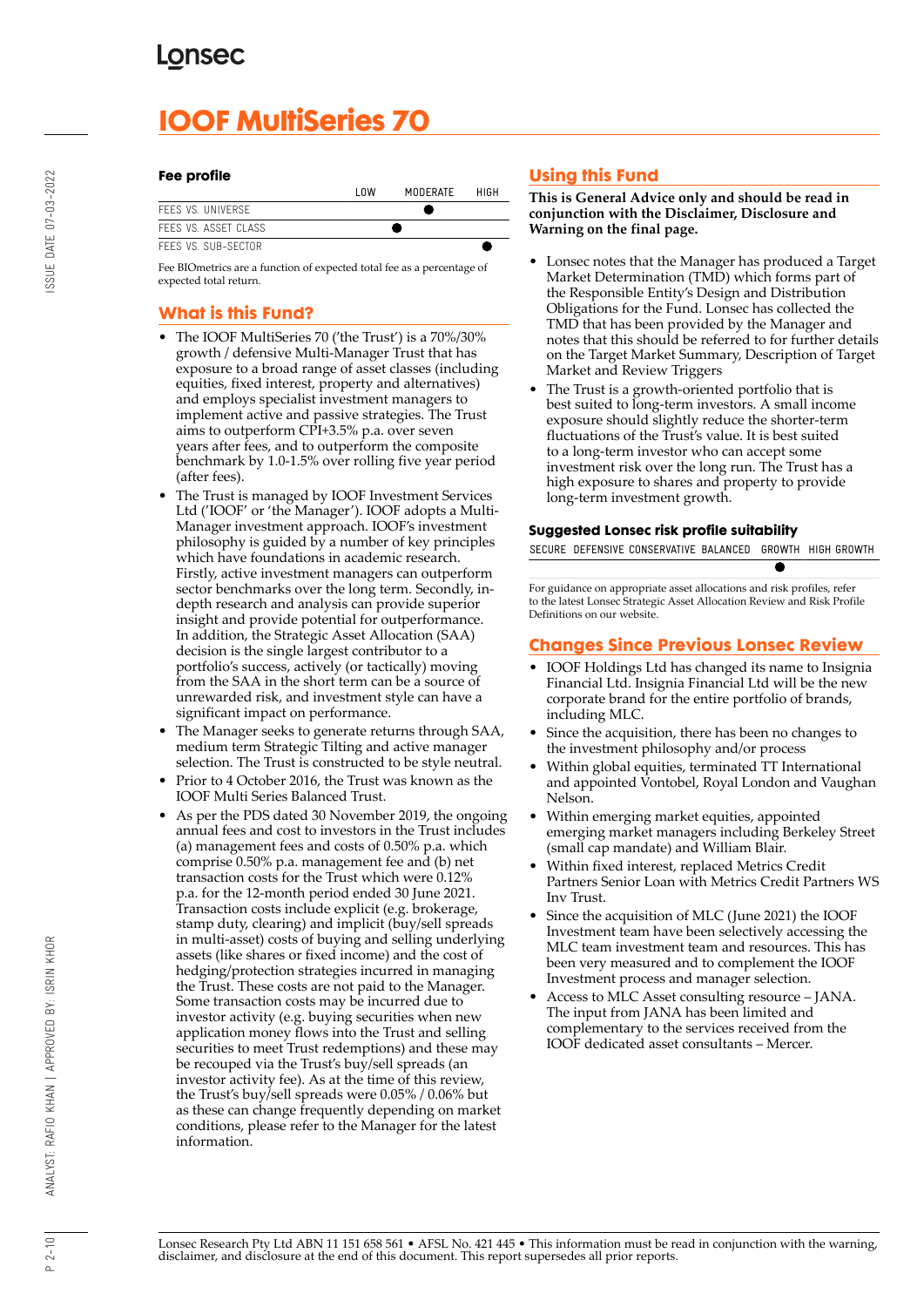# **IOOF MultiSeries 70**

## **Lonsec Opinion of this Fund**

#### **People and resources**

- In May 2021, Insignia Financial Ltd (ASX code: IFL or 'Insignia') completed its transaction agreement with National Australia Bank (ASX Code: NAB) to acquire 100% of the MLC wealth management business. Since this completion, the transaction has finalised and investment resources and personnel have begun working together managing their respective products. There is a wealth of sharing and collaborating when it comes to investment management and this has been additive to both sides. There has been very little disruption to investment process and personnel. Lonsec believes this process was professionally and seamlessly managed, and has resulted in a very smooth transition and ongoing function of both businesses. Reporting lines, roles and responsibilities remain clear and undisrupted.
- The investment team is led by CIO Dan Farmer and further succession planning efforts also saw the appointment of Stanley Yeo as Deputy CIO and Head of Equities. Farmer previously managed the Australian equities portfolios at IOOF, and prior to joining the organisation, was Senior Executive Investments at Telstra Super. Farmer also serves on the IMC. Lonsec believes that Farmer possesses the appropriate experience and skills to lead the team and has navigated changes that has arisen from the MLC/Insignia merger.
- The team consists of 22 people in total, other than Farmer and Yeo. The rest of the team comprise of six heads of asset class/implementation, one head of governance, five portfolio/asset managers, one asset allocation manager, three performance analysts, three implementation analysts and one governance specialist. IOOF does not have resources solely dedicated to managing the diversified Trusts, which are the responsibility of Yeo.
- IOOF relies on the services of an external asset consultant, Mercer when formulating individual strategies. Mercer provides ad-hoc advice and is an important input in terms of formulating strategic asset allocation and strategic tilting. Lonsec views Mercer as well-equipped to provide guidance and advice to the team. Lonsec believes there is a balance to be struck by the Manager when considering advice from Mercer whilst maintaining full discretion over portfolio management decisions. Pleasingly, their working relationship appears collaborative but this will continue to be an area of focus for Lonsec in future reviews.
- The Manager's variable remuneration structure is measured against individual asset sector benchmarks and peer group comparisons and is linked to rolling one and three-year performance periods. Lonsec considers this to be a reasonable alignment with short and medium-term performance, however less so with longer-term objectives in high risk profile funds managed by the team. IOOF allows members of the investment team to receive their bonuses (up to 100% base) in IFL shares. Lonsec views this change positively and believes it promotes further alignment and retention across the team. Lonsec understands the scheme is available to more senior investors Farmer and Yeo have additional locked-up

periods for three years with respective tenure and performance hurdles in place.

#### **Asset allocation**

- IOOF has a clearly defined SAA process that is segregated into three primary steps: 1) Develop risk and return estimates and ensure they are consistent with the Trust's guidelines, 2) Stress test the predefined asset allocation under various different scenarios, 3) Implement the desired allocation across the portfolio. Lonsec believes the overall SAA process is reasonably intuitive, and not unlike peers in this sector.
- IOOF also employs a 'Strategic Tilting' framework whereby occasional deviations from long term SAA are made when the Manager views markets to be at extremes of mispricing. Lonsec is supportive of this approach, believing it may provide a basis for improving the risk/return outcome for investors. Furthermore, Lonsec is encouraged by IOOF introducing dedicated resourcing to the asset allocation process.
- In recent years, Lonsec has noticed a more concerted effort to conduct more regular reviews of the static SAA benchmarks. Lonsec has been supportive of this effort, as the active approach to SAA provides not only a source of value add (or loss minimisation in down markets) but also encourages innovation (potential asset classes and strategies), free thought and more timely adoption of market innovations and emerging trends.
- In February 2021, the Manager undertook its SAA review with Mercer and no changes were made. Of note, the SAA review with Mercer is conducted every three years and every other year the SAA review is conducted by internally.

#### **Research approach**

- IOOF's research process integrates both quantitative and qualitative factors. The quantitative process is used to establish specific risk/return objectives at both the Trust and sector level and also to assist in screening, modelling and identifying managers that in aggregate have the attributes to construct a blended portfolio to meet a specific return and risk target. Overall, Lonsec considers IOOF's manager research process to be detailed and transparent.
- IOOF's research process aims to establish a narrow universe of funds that have been filtered by various criteria including IOOF's house views on suitable styles of managers for given asset classes and managers rated highly by Mercer. While Lonsec has a positive view of the depth and breadth of Mercer's domestic and global manager coverage, Lonsec is mindful of increased turnover within Mercer's Manager Research Boutique (MRB) over recent years. Combined with IOOF's sector specialist model, Mercer's MRB has allowed the Manager to undertake research across a broader range of underlying managers and strategies. Stability at Mercer will be important to IOOF and the Fund's management.
- Pleasingly, IOOF has a well-developed list of designated back-up managers in the event of an adverse scenario eventuating (i.e. key Portfolio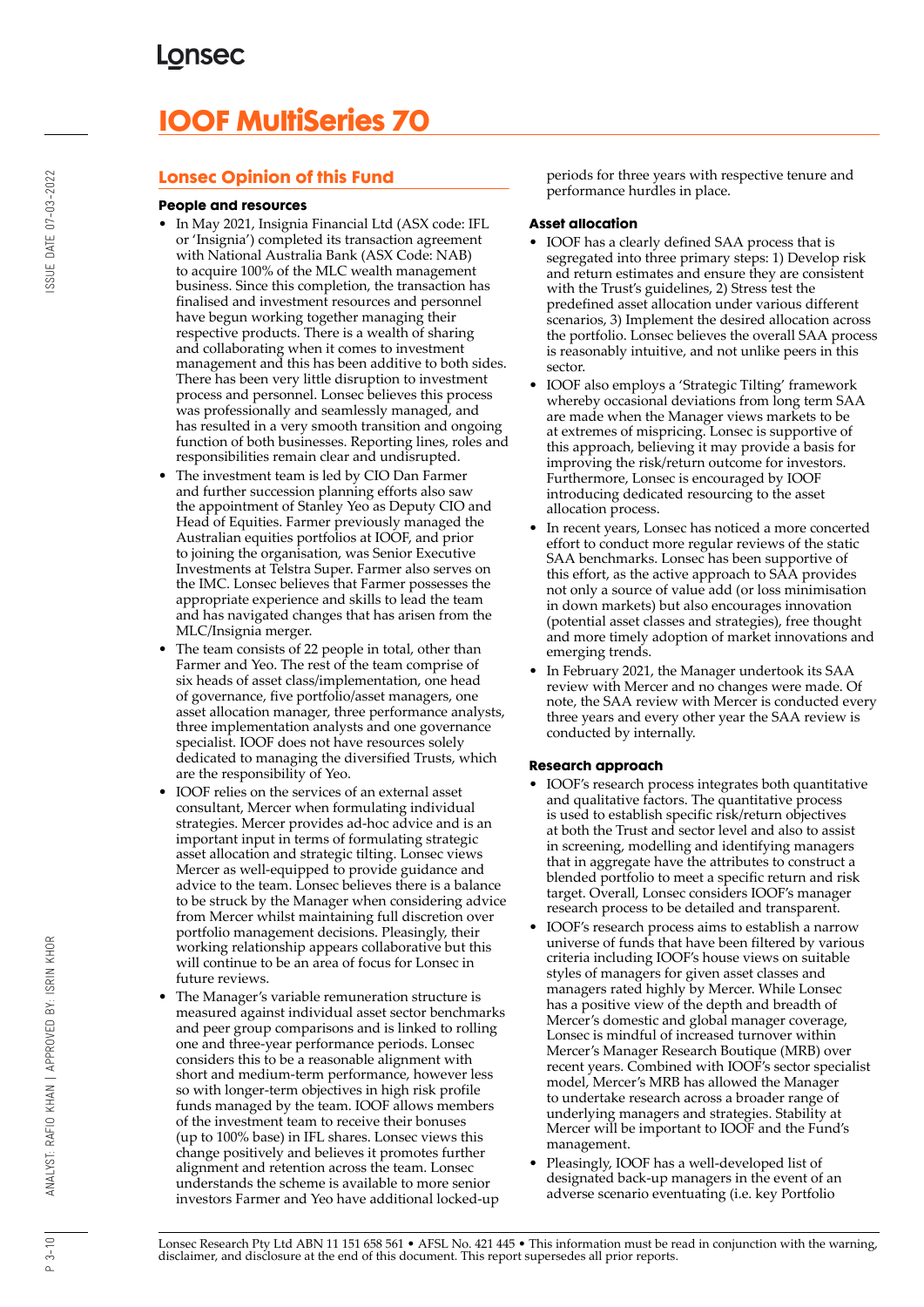# **IOOF MultiSeries 70**

Manager departing). Lonsec looks favourably on multi-manager strategies having well-formulated contingency plans, believing it to be consistent with industry 'best practice'.

#### **ESG Integration**

- The Manager has articulated a commitment to the integration of ESG within their investment process with evidence of a policy framework and public positioning. The ESG policy is freely available on the firm's website. Overall Lonsec views the strength of this commitment to be in-line with peers.
- The level of disclosure with respect to the Manager's proxy voting policy and voting outcomes is in-line with peers with a limited policy framework. While reporting on voting decisions is publicly available, the reporting is lagging peers.
- The Manager does not provide any details on engagement policy or engagement outcomes.
- There is clear evidence of ESG incorporation when selecting a manager. Elements of ESG are visible throughout the product design process. Highlevel monitoring of ESG characteristics at manager level is evident. Overall ESG integration within the investment process is in-line with peers.
- The lead portfolio manager demonstrates an ability to engage on broad ESG topics and the Manager has a systematic approach to track engagement outcomes.
- ESG is integrated across majority of the portfolio. The Manager has an observable approach to performing detailed look-through ESG analysis of underlying holdings.
- Overall, on a peer relative basis, Lonsec considers the overall level of ESG integration within the Fund to be LOWMOD.

#### **Portfolio construction**

- IOOF's portfolio construction process is largely dependent on its desired level of volatility, its macroeconomic assessment of markets and its underlying manager research effort. Initially, individual sector specialists are responsible for constructing their individual sleeves of the portfolio, with an optimisation process taking place separately at the headline fund level.
- Pleasingly the Manager has opted to diversify its underlying exposures across a wide array of individual asset classes, notably, equities, fixed interest, listed and unlisted property and alternatives. Lonsec looks favourably on multi manager offerings diversifying their underlying asset class selection, believing it can promote a wider source of alpha generation.
- Lonsec views positively the inclusion of factor-based and active investment managers in the Trust's lineup, as it reflects the Manager's investment philosophy that combines active management to provide optimal returns in the long term and passive management to lower costs and lower active risk in certain asset classes that are efficient or homogeneous in nature.
- Lonsec considers it necessary to have a robust compliance culture and well-integrated back office infrastructure to adequately manage internal mandates (i.e. Quant Plus). In this regard, Lonsec believes IOOF is capable of managing these mandates but will continue to reassess this in future review.

#### **Risk management**

- Lonsec has been sufficiently comfortable with the appropriately structured risk management functions embedded within the investment process. While continually evolving, the Manager has integrated compliance systems which enable underlying mandates to be implemented to ensure compliance with their predefined guidelines.
- Underlying managers are typically accessed via separately managed accounts enabling IOOF to tailor mandates to its requirements, e.g. maximum stock bet limits or maximum cash holdings. Lonsec considers this a positive structure as it can facilitate tighter portfolio construction, better product design control, the opportunity for better pricing, improved tax efficiency for investors and the ability to manage implementation and transitions more efficiently.
- IOOF closely monitors manager portfolios and weightings on a daily basis and investigates daily any excess return outliers exceeding the 99% confidence level. In Lonsec's opinion, ongoing mandate monitoring is very important within the Multi-Manager structure, as it is just as critical for underlying managers to be adhering to their investment process as it is that the process be of high quality.
- The Product Operational Accounting and the Office of the Responsible Entity undertakes operational due diligence on potential investment managers and undertakes annual reviews of the operational risks associated with employed managers. Lonsec views this positively as it reduces the workload of Portfolio Managers and improves specialisation.
- The team is continuing to improve the transparency of the underlying portfolios, and have added these portfolios into Bloomberg PORT and FactSet.

#### **Performance**

- The Trust targets a return in excess of CPI+3.5% p.a. after fees over five years.
- Lonsec notes that pleasingly, over the five years to 31 January 2022, the IOOF MultiSeries 70 Trust returned 8.5% p.a. (after fees) and met its investment objective. On a three year basis, the Fund returned 9.6% p.a. (after fees), slightly above the peer median and in excess of the investment objective.
- The Fund has recorded volatility lower than the peer median across various time frames and has also recorded better drawdown profile than peers in terms of magnitude. The Fund's Sharpe Ratios are above the peer median across various time frames.
- Although the Fund has met its investment objectives, the Fund has underperformed the Lonsec 70% Growth Index across three and five years, only marginally.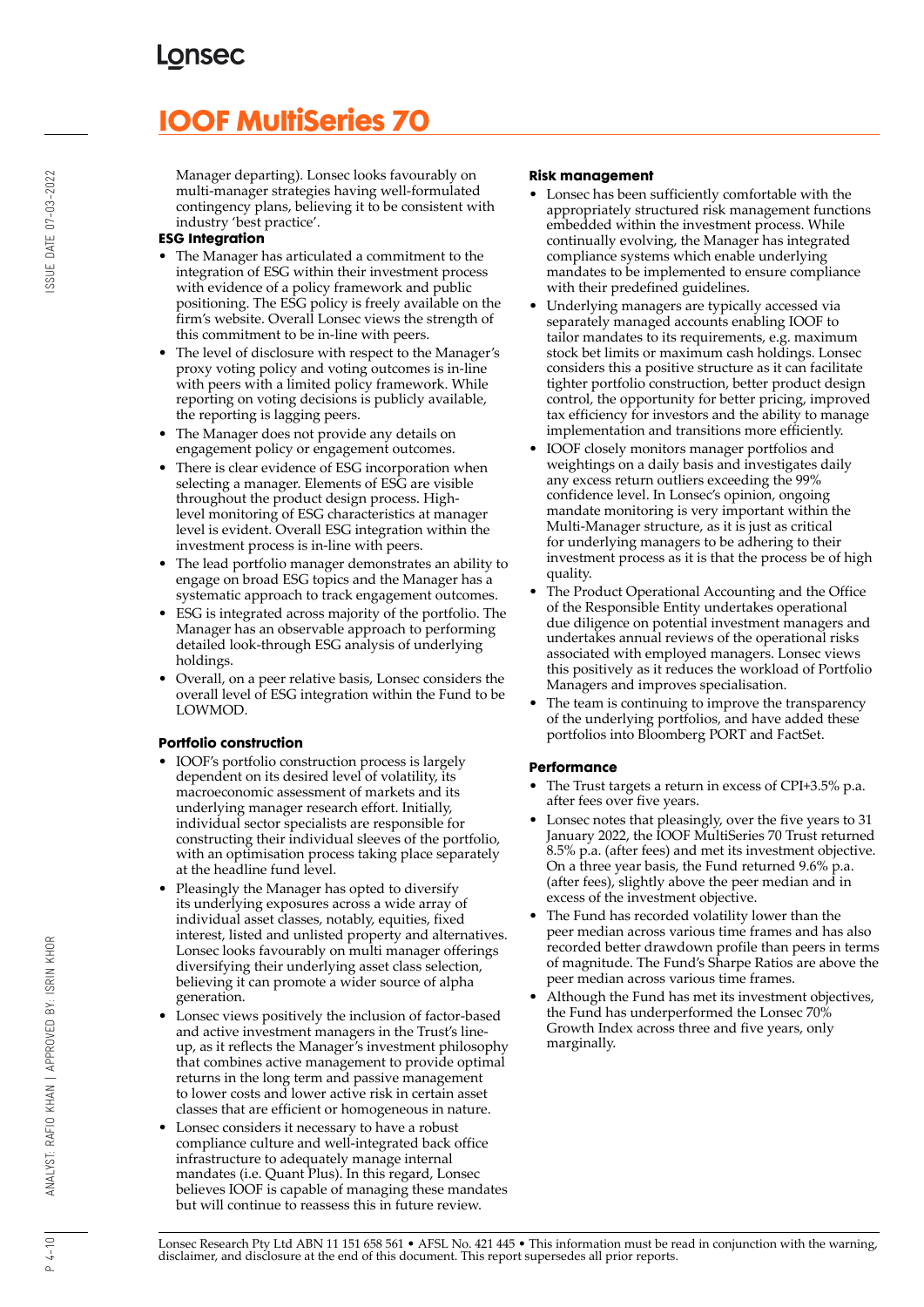# **IOOF MultiSeries 70**

#### **Overall**

- Lonsec has maintained the Trust's **'Recommended'** rating following its most recent review. The rating reflects the high regard and conviction for the experience and calibre of the investment team. The rating is also underpinned by Lonsec's positive view of the Trust's robust and repeatable investment process. Notably, the increased resourcing post integration of the OnePath P&I team provides further depth of expertise within investment management, asset allocation and risk management.
- In addition, Lonsec will be closely monitoring the progress of the MLC Wealth acquisition and its impact on the investment team and Trust performance.

#### **People and Resources**

#### **Corporate overview**

Insignia Financial Ltd ('Insignia') is a wealth management company offering products and services across; financial advice and distribution, portfolio and estate administration and investment management. Insignia is listed on the Australian Stock Exchange (ASX code: IFL.) As at 31 December 2021, Insignia had \$325.8bn in Funds Under Management and Administration.

These services are operated through a suite of brands including; IOOF, Shadforth, Lonsdale, Bridges Financial Services, Consultum Financial Advisers, M3 Financial Services, RI Advice, Australian Executor Trustees.

#### **Size and experience**

|                     |                                                                      | <b>EXPERIENCE</b><br>INDUSTRY / |
|---------------------|----------------------------------------------------------------------|---------------------------------|
| <b>NAME</b>         | POSITION                                                             | <b>FIRM</b>                     |
| DANIFI FARMER       | CIO                                                                  | 26/12                           |
| STANI FY YFO        | HEAD OF FOUITIES AND<br>DEPUTY CIO                                   | 22/11                           |
| MANISH UTREJA       | PORTFOLIO MANAGER<br>SMART CHOICF AND<br><b>HEAD OF ALTERNATIVES</b> | 22/2                            |
| SIMON GROSS         | HFAD OF PROPFRTY                                                     | 42/18                           |
| MARK D'ARCY-BFAN    | ASSFT MANAGER                                                        | 36/3                            |
| OSVALDO ACOSTA      | HFAD OF FIXED<br><b>INTEREST ASSETS</b>                              | 21/5                            |
| MARK NORDIO         | SENIOR MANAGER -<br><b>FIXED INTEREST ASSETS</b><br>AND STRATEGY     | 28/2                            |
| PAUL CRISCI         | PORTFOLIO MANAGER<br>(AUSTRALIAN EQUITIES)                           | 22/4                            |
| <b>I IAM WILSON</b> | PORTFOLIO MANAGFR<br>(GLOBAL EQUITIES)                               | 18/2                            |
| <b>KERRY DUCF</b>   | <b>HFAD OF ASSFT</b><br>ALLOCATION                                   | 34/2                            |
| SIDNEY CHONG        | ASSET ALLOCATION<br>MANAGFR                                          | 31/2                            |

The investment team is further supported by Head of Investment Execution Rhodri Payne and Head of Portfolio Implementation David Djukanovic who has three additional members in his team.

The investment team conducts qualitative and quantitative research and provides overall data support and recommendations to the six-member Investment Management Committee ('IMC'). The IMC ultimately considers and approves asset allocation decisions and manager appointments.

The IMC meets bi-monthly or more frequently if required, and comprises of Anthony Hodges (Chairman and External Member), Denise Allen and Mary-Anne Nunan (External Members). Daniel Farmer (CIO), Stanley Yeo (Deputy CIO) and Manish Utreja (Head of Alternatives). Osvaldo Acosta has been appointed as Secretary.

Back-office functions are performed by Insignia's Investment Operations Team. Compliance monitoring, custody, unit pricing, registry and financial reporting functions are outsourced to various parties including Insignia and BNP Paribas; while transition management and implementation are performed by a panel of transition managers including Citi, Macquarie, UBS and State Street.

#### **Remuneration**

The investment team is rewarded with a combination of base salary and variable bonus. 70% of the bonus is assessed on fund performance relative to the relevant peer group over one and three year periods, with the other 30% awarded on qualitative factors such as team contribution and client servicing. Members of the investment team may choose to receive their bonus (up to 100% of the base salary) in IFL shares.

#### **Asset consultant**

IOOF has appointed Mercer as its primary external asset consultant since July 2017. The Manager will seek Mercer's consultancy services when performing due diligence on prospective and currently appointed underlying managers, designing neutral benchmarks, stress testing and performing various other risk management functions. Mercer will also provide strategic tilting advice.

#### **Asset Allocation**

#### **Strategic asset allocation**

IOOF conducts a formal review of this Trust's SAA on an annual basis. The SAA decision is the single largest contributor to a portfolio's success and is critical for linking the Trust's objectives to investment opportunities. The Manager broadly identifies this process as having two stages. The first involves deciding the broad asset class exposure (core assets). The second stage involves deciding performance enhancing exposures (sub-sectors of core assets and illiquid assets). The process combines both qualitative and quantitative inputs and leverages the resources of Mercer.

IOOF utilises the Mercer Capital Market Simulator, a forecasting and simulation model which allows the integration of multiple global economies, granular analysis on fixed interest assets and rigorous testing of asset models. Mercer's SAA process also involves the Global Portfolio Toolkit, which undertakes risk-based scenario analysis.

Having identified an asset allocation that broadly meets the Trust's objectives, stress testing is applied to review performance under various macroeconomic conditions. This includes different inflationary and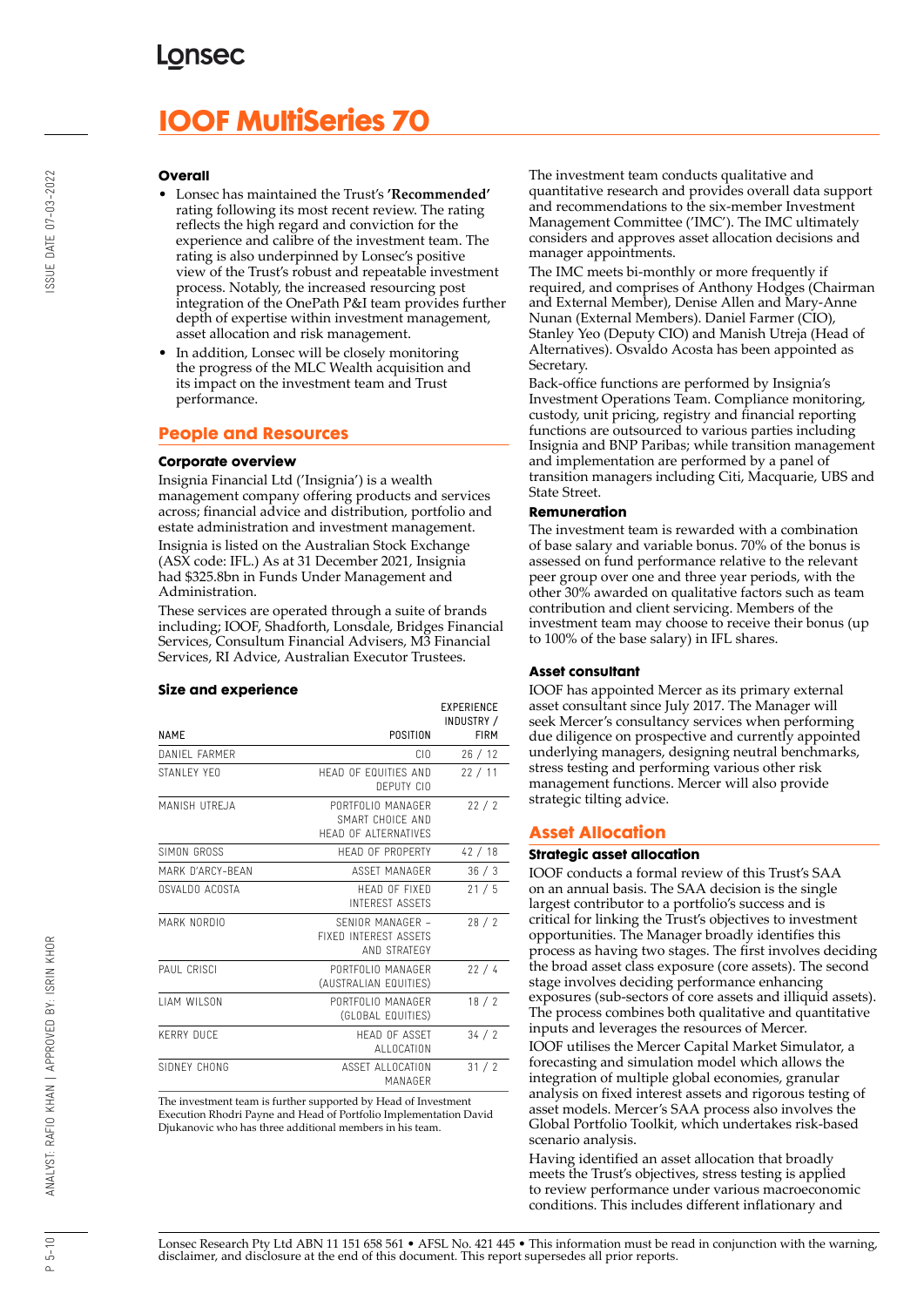# **IOOF MultiSeries 70**

GDP environments, as well as extreme equity market simulations. This quantitative input is overlayed with IOOF's qualitative judgement, allowing the Manager to impart their views on the SAA.

The SAA is set from a long term perspective and reviewed on a periodic basis to ensure it remains appropriate. Peer group considerations are taken into account when setting the SAA, however other factors such as potential asset classes are also considered. The following table summarises the current benchmark asset allocations and the bands in which TAA can be implemented.

#### **Asset allocation**

|                                        | SAA              |       |     | <b>CURRENT</b> |
|----------------------------------------|------------------|-------|-----|----------------|
| ASSET CLASS                            | <b>BENCHMARK</b> | MIN   | MAX | ALLOCATION     |
| AUSTRALIAN EQUITIES                    | 22%              | 10%   | 35% | 21.2%          |
| <b>GLOBAL EQUITIFS</b>                 | 29%              | 15%   | 40% | 29.7%          |
| AUSTRALIAN PROPERTY                    | 7%               | 0%    | 20% | 1.8%           |
| GLOBAL PROPERTY                        | 7%               | $0\%$ | 20% | 2.2%           |
| DIRECT PROPERTY                        | 6%               | 0%    | 20% | 4.9%           |
| DIVERSIFIED FIXED INTERFST             | 26%              | 15%   | 40% | 22.0%          |
| ALTERNATIVES                           | 9%               | 0%    | 20% | 13.8%          |
| CASH & SHORT-TFRM<br><b>SECURITIES</b> | 4%               | 0%    | 15% | 4.7%           |
| AS AT 31 DECEMBER 2021                 |                  |       |     |                |

#### **Tactical/Dynamic asset allocation**

IOOF believes that traditional TAA (comprising a small number of asset class decisions) can be a source of unrewarded risk to investors. As such, IOOF engages in 'Strategic Tilting', or Dynamic Asset Allocation (DAA), whereby occasional deviations from SAA can be made when markets are at extremes. This approach is based on the Manager's view that occasionally, markets exhibiting periods of extreme over and undervaluation present opportunities to buy assets cheaply or reduce risk by selling assets that are overvalued. This is distinct from TAA, as it specifically aims to capture the price adjustment associated with long-term mean reversion. Strategic tilting decisions will have regard for a wide range of information sources, including inputs from Mercer, monitoring of hedge funds, and market material from external research houses, investment banks and brokers.

#### **Research Approach**

#### **Overview**

IOOF's integrated quantitative and qualitative investment process aims to establish a narrow universe of funds that have been filtered by various criteria including IOOF's house views on suitable styles of managers for given asset classes and managers rated highly by Mercer. Qualitative research then focuses on the firm's background and history, the key people and resources, investment style and strategy, portfolio construction, and constraints.

#### **Screening of Managers**

IOOF places a strong emphasis on active risk budgeting when in the Portfolio Construction process, and therefore identifies the type of managers / mandates required to fulfil particular roles within the available tracking error budget. As such, managers who would

be unlikely to fulfil a certain role within the portfolio will be screened out. This approach allows IOOF to minimize the universe of products to a manageable size rather than considering all available managers in each asset class. For example, IOOF's house view on Australian equities is that well-resourced active managers, with strong alignment of interest between investment staff and investors with relatively low funds under management, are most likely to outperform, and so will dedicate the research effort to these types of managers as opposed to the entire Australian equity universe.

IOOF also has access to Mercer's Global Investment Manager Database ('GIMD') to enhance the scope of their research capability and as an additional filtering tool to identify the most suitable funds. GIMD is an online database that encapsulates information ranging from manager research notes, historical performance statistics, ideas emerging in other markets, and economic research on approximately 5,300 managers and 26,000 funds.

Typically, IOOF will focus its research on managers rated B+ or higher by Mercer. However, the discovery of managers may be sourced through any source including Mercer, directly by IOOF, through existing networks and contacts with other industry participants, such as managers, consultants or superannuation plan operators. The IOOF investment team are encouraged to have a wide opportunity set for investment ideas.

#### **Research focus**

The list of potential managers identified as research priorities by the screening process will then be subject to additional independent research by the IOOF team before they can be included in a portfolio. This 'double' layer of manager research typically ensures that final funds in the portfolios have undergone a rigorous review process.

IOOF undertakes a mix of both qualitative and quantitative research. From a qualitative perspective, IOOF considers factors such as the firm's background and history, financial position, the calibre of key decision makers and the depth of available resources, investment strategy and style, idea generation and portfolio construction processes and implementation constraints. The types of quantitative analysis conducted will include various types of performance, return and style based analytics and various types of portfolio holdings based attribution, and risk factor analytics.

#### **Portfolio Construction**

#### **Overview**

IOOF's primary objective with respect to the determination of manager weightings is to achieve a style neutral portfolio free from any undesired systematic style, capitalisation or other factor biases relative to the relevant benchmark. Manager weightings are also determined via an assessment of contribution to total active risk to ensure no one manager has a disproportionate expected contribution. However, a manager's contribution to total active risk is not considered in isolation but with reference to the correlation of its excess returns with other managers and the objective of the product.

To summarise the actual portfolio construction process, in the first instance, active risk and return targets are

Lonsec Research Pty Ltd ABN 11 151 658 561 • AFSL No. 421 445 • This information must be read in conjunction with the warning, disclaimer, and disclosure at the end of this document. This report supersedes all prior reports.

 $P 6 - 10$ 

BY: ISRIN KHOR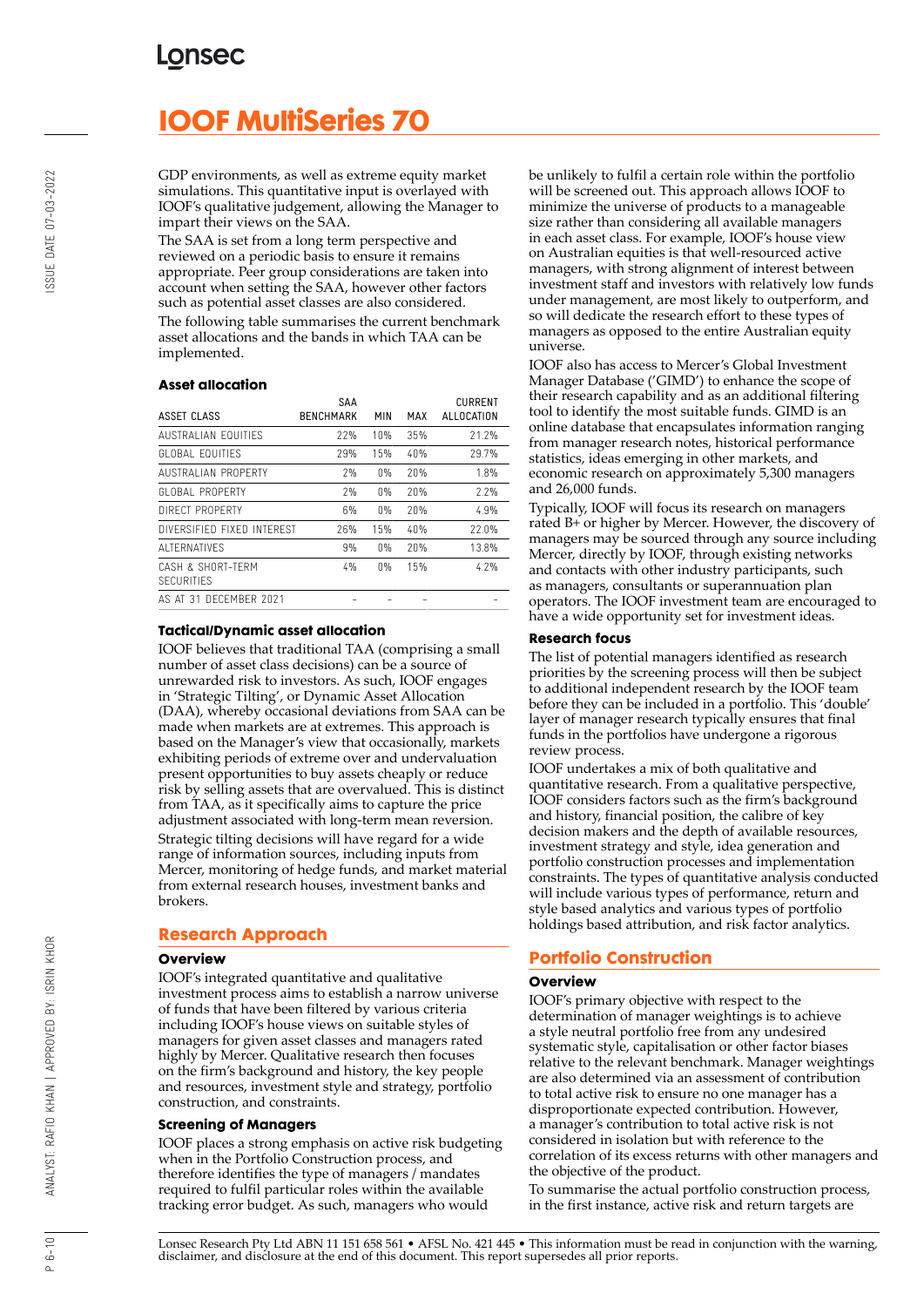# **IOOF MultiSeries 70**

set for the Trust's risk profile. The tracking error or risk budget is then apportioned between allowable asset classes based on IOOF's house views of the available risks and opportunities. Finally, managers are selected and blended to fill the risk budget, with each manager's contribution to risk being commensurate with their expected contribution to the alpha target. The number and style of managers within each asset class are also pre-determined according to IOOF's house view. Manager blending is conducted following both qualitative and quantitative assessments. Qualitative analysis includes a comparison analysis of each manager and the diversification benefits they offer. Quantitative analysis includes factors such as; correlation, historical returns, style biases, capitalisation analysis, regression analysis and various risk analytics.

Prior to submitting a manager recommendation to the IMC, the recommendation is peer-reviewed by the Investment Manager Peer Review Group. This group consists of senior investment professionals (Chief Investment Officer and Portfolio Managers) that are ultimately responsible for the review of manager proposals before being formally considered by the IMC. This ensures any manager proposal to the IMC has been peer-reviewed as a means of quality control and to minimise individual bias and subjectivity. It is also a means to consider the manager proposal in a total portfolio context.

#### **Underlying manager allocation**

The following summarises the underlying managers within the Trust as at 31 December 2021. Consistent with IOOF's aim of broad style neutrality, there is a selection of managers with varying investment styles within each asset class.

#### Australian equities

- Acadian Asset Management
- IOOF QuantPlus
- Northcape Capital
- Quest Asset Partners
- Northern Trust

• AllianceBernstein Global equities

- Challenger Index Plus/Enhanced
- Alphinity
- Brown Advisory Limited
- Vontobel
- Royal London
- Vaughan Nelson
- Neuberger Emerging
- TT emerging
- Berkeley Street emerging
- William Blair emerging
- Australian Property
- Macquarie Investment Management Global Property
- Macquarie Investment Management Direct Property
- IOOF Investment Services Ltd **Alternatives**
- Invesco
- Macquarie Investment Management
- Metrics Credit Partners
- AllianceBernstein
- Australian fixed interest
- Janus Henderson Global Investors
- Metrics Credit Partners
- Ardea
- Western Asset Management
- Global fixed interest
- Brandywine Global Investment Management
- Invesco
- Stone Harbor EM Debt

• Western Asset Management

Cash and short-term securities

• IOOF Investment Services Ltd

### **Risk Management Risk limits**

All underlying managers are subject to constraints as specified in an investment management agreement. Most underlying managers are accessed via separately managed accounts. This enables IOOF to tailor mandates to its requirements, for example, maximum stock bet limits or maximum cash holdings.

The risk tools employed by IOOF include Bloomberg and FactSet. Risk analysis is also completed by Mercer, whenever a change to the portfolio is proposed.

#### **Risk monitoring**

The IOOF investment manager monitoring process consists of a number of prescribed stages. This includes the review of monthly investment reports, review of quarterly manager questionnaires, formal quarterly manager interviews, quarterly manager review notes, ongoing quantitative performance analytics, and ongoing review of external research. Quarterly Manager Questionnaires cover not only risk and performance but also any changes or developments in people or process. Formal manager interviews (and site visits where practical) are also conducted on an ad-hoc basis where required.

Manager weightings are monitored on a daily basis and are re-balanced on an ongoing basis using cashflows. Using cashflows in this way means that active rebalancing of the portfolio is rarely required which minimises turnover and transaction costs / tax implications.

Product Operational Accounting and the Office of the Responsible Entity works with the Investment Team to review and assess the operational capabilities of all manager appointments.

This team also monitors, reviews and assesses the operational risks associated with employed Investment Managers on an annual basis.

Operational due diligence includes a review of the systems, policies, processes and resources managers have in place to monitor and manage operational risk exposures. Reviews typically focus on the below areas:

- Professional indemnity insurance
- Auditing Practices (with reference to GS007 requirements)
- Organisational structures
- Business Continuity Management

Lonsec Research Pty Ltd ABN 11 151 658 561 • AFSL No. 421 445 • This information must be read in conjunction with the warning, disclaimer, and disclosure at the end of this document. This report supersedes all prior reports.

BY: ISRIN KHOR

ANALYST: RAFIO KHAN | APPROVED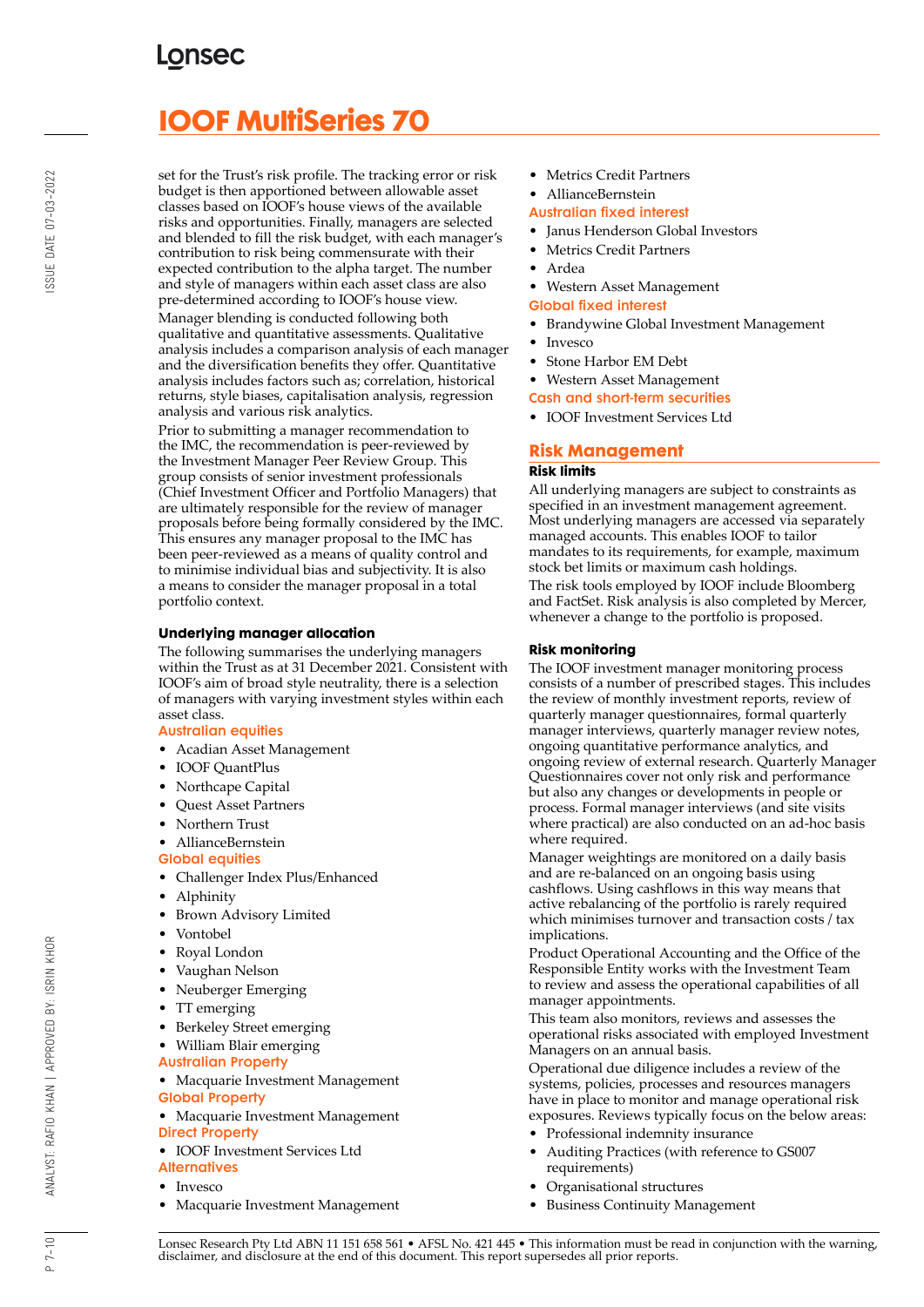# **IOOF MultiSeries 70**

- Policy Summaries
- Risk Management Approaches
- Investment Compliance
- Breaches & Incidents

#### **Implementation**

Portfolio allocations are monitored daily and rebalanced as necessary (subject to a tolerance range of +/-3% at the asset class level and +/-5% at the manager level). Cashflows are actively used to rebalance the portfolio on an ongoing basis, so the tolerance bands are rarely breached. Cashflows are allocated using a proprietary cashflow management system which allows for straight through processing to underlying managers. External transition managers are appointed from a panel at 'arms length' to ensure that objectivity is maintained. Custody, unit pricing, registry and financial reporting functions are outsourced to various parties including IOOF and BNP Paribas.

#### **Currency management**

The Manager has discretion in what portion of its underlying portfolio will be hedged back to the Australian Dollar. Consequently, returns will often be partially affected by movements in the Australian Dollar versus other currencies globally.

Currency hedging will typically take place within the underlying mandates, with the exception of the global equities asset class where currency hedging is undertaken via an overlay on the aggregate portfolio.

#### **Risks**

**An investment in the Trust carries a number of standard investment risks associated with investment markets. These include economic, market, political, legal, tax and regulatory risks. Investors should read the PDS before making a decision to invest or not invest. Lonsec considers the major risks to be:**

#### **Market risk**

Investment returns are influenced by the performance of the market as a whole. This means that investments can be affected by things like changes in interest rates, investor sentiment and global events, depending on which markets or asset classes you invest in and the timeframe you are considering.

#### **Security and investment-specific risk**

Within each asset class and each fund, individual securities like mortgages, shares, fixed interest securities or hybrid securities can be affected by risks that are specific to that investment or that security. For example, the value of a company's shares can be influenced by changes in company management, its business environment or profitability. These risks can also impact on the company's ability to repay its debt.

#### **Currency risk**

Investments in global markets or securities which are denominated in foreign currencies give rise to foreign currency exposure. This means that the value of these investments will vary depending on changes in the exchange rate.

#### **Other risks**

Please refer to the Trust's PDS for more details on items identified by the Responsible Entity and Manager

including Liquidity Risk, Counterparty Risk, Legal and Regulatory Risk.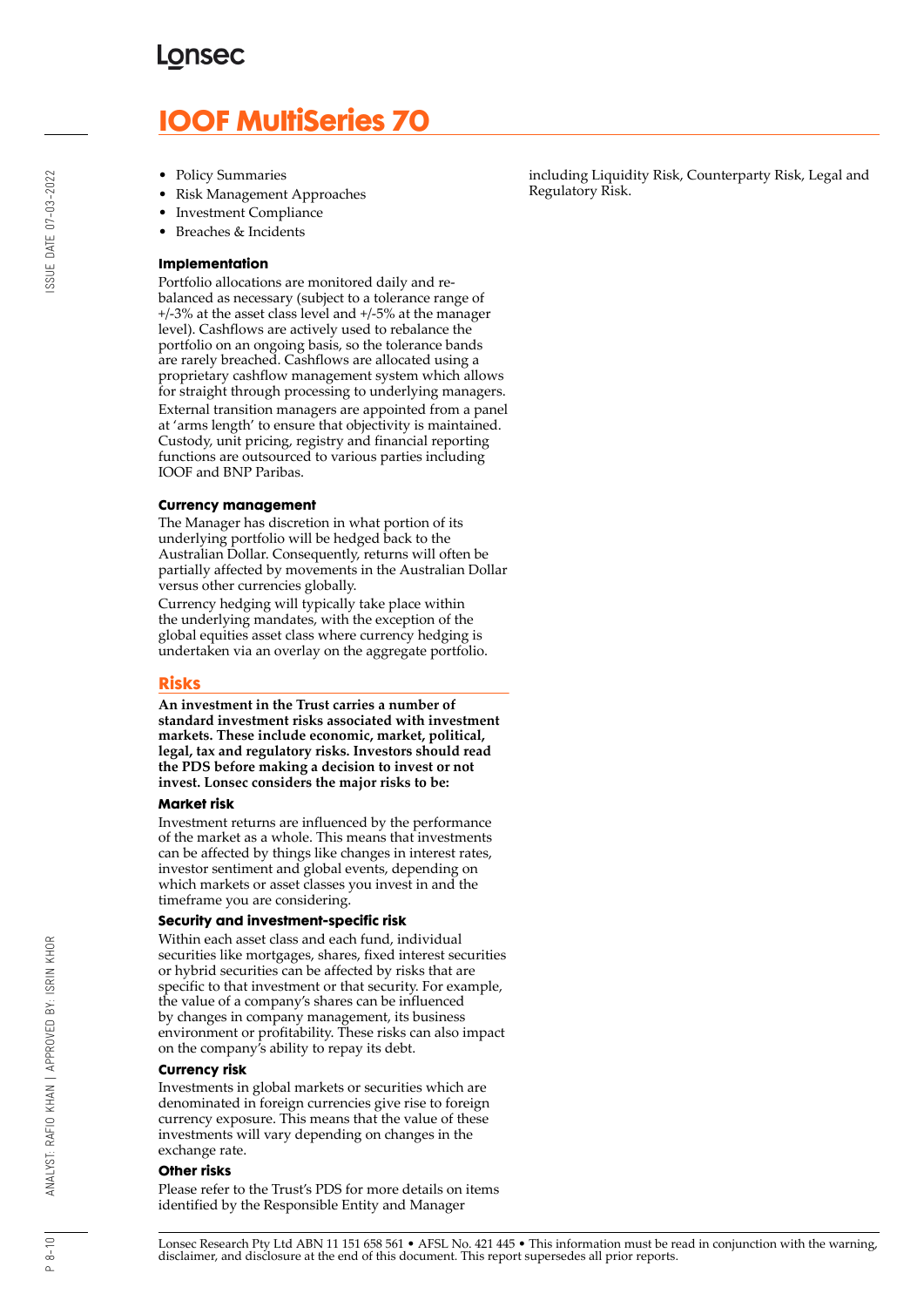# **IOOF MultiSeries 70**

## **Quantitative Performance Analysis - annualised after-fee % returns (at 31-1-2022)**

#### **Performance metrics**

| . YN SITTINISY MITHY        |             |             |             |             |             |             |             |             |
|-----------------------------|-------------|-------------|-------------|-------------|-------------|-------------|-------------|-------------|
|                             | 1 YR        |             | 3 YR        |             | 5 YR        |             | 10 YR       |             |
|                             | <b>FUND</b> | PEER MEDIAN | <b>FUND</b> | PEER MEDIAN | <b>FUND</b> | PEER MEDIAN | <b>FUND</b> | PEER MEDIAN |
| PERFORMANCE (% PA)          | 10.42       | 10.72       | 9.59        | 9.50        | 8.47        | 8.34        | 9.13        | 9.41        |
| STANDARD DEVIATION (% PA)   | 5.31        | 6.42        | 7.97        | 10.61       | 6.79        | 9.08        | 6.50        | 7.85        |
| EXCESS RETURN (% PA)        | $-0.69$     | $-0.39$     | $-0.20$     | $-0.29$     | $-0.41$     | $-0.54$     | $-0.78$     | $-0.50$     |
| OUTPERFORMANCE RATIO (% PA) | 41.67       | 50.00       | 44.44       | 45.83       | 43.33       | 44.17       | 39.17       | 50.83       |
| WORST DRAWDOWN (%)          | $-2.60$     | $-3.54$     | $-11.37$    | $-15.55$    | $-11.37$    | $-16.04$    | $-11.37$    | $-15.99$    |
| TIME TO RECOVERY (MTHS)     | <b>NR</b>   | <b>NR</b>   | 8           | 8           | 8           | 8           | 8           | 8           |
| SHARPE RATIO                | 1.96        | 1.54        | 1.13        | 0.84        | 1.09        | 0.81        | 1.11        | 0.98        |
| INFORMATION RATIO           | $-0.47$     | $-0.27$     | $-0.10$     | $-0.11$     | $-0.25$     | $-0.34$     | $-0.58$     | $-0.39$     |
| TRACKING ERROR (% PA)       | 1.47        | 1.47        | 1.95        | 1.64        | 1.60        | 1.54        | 1.34        | 1.34        |

#### PRODUCT: IOOF MULTISERIES 70

LONSEC PEER GROUP: MULTI-ASSET - 61-80% GROWTH ASSETS - LOW-COST DIVERSIFIED PRODUCT BENCHMARK: LONSEC STRATEGIC MULTI-ASSET (TRADITIONAL) 70% GROWTH INDEX CASH BENCHMARK: BLOOMBERG AUSBOND BANK BILL INDEX AUD

TIME TO RECOVERY: NR - NOT RECOVERED, DASH - NO DRAWDOWN DURING PERIOD

## **Growth of \$10,000 over 10 years**



LONSEC STRATEGIC MULTI-ASSET (TRADITIONAL) 70% GROWTH INDEX

#### **Risk-return chart over three years**



OIOOF MULTISERIES 70

◆ LONSEC STRATEGIC MULTI-ASSET (TRADITIONAL) 70% GROWTH INDEX

**APEER MEDIAN** 

· PEERS

#### **Quartile chart — performance**



▲IOOF MULTISERIES 70

· LONSEC STRATEGIC MULTI-ASSET (TRADITIONAL) 70% GROWTH INDEX

N: NUMBER OF ACTIVE FUNDS

#### **Quartile chart — risk**



▲IOOF MULTISERIES 70

· LONSEC STRATEGIC MULTI-ASSET (TRADITIONAL) 70% GROWTH INDEX

N: NUMBER OF ACTIVE FUNDS

# SSUE DATE 07-03-2022